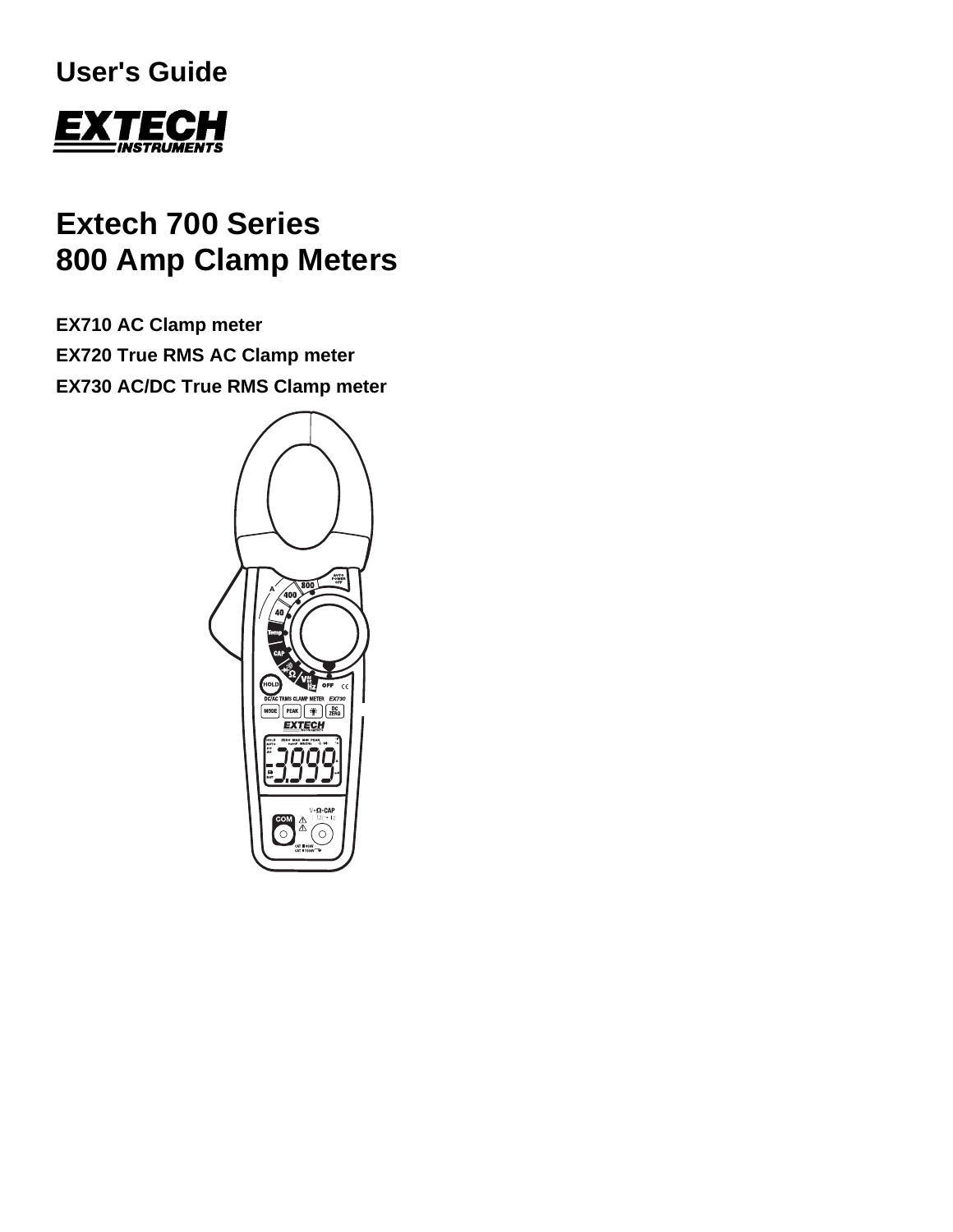# *Introduction*

Congratulations on your purchase of the Extech 700 Series Clamp meter. The series consists of the following models:

- EX710 AC Current Clamp meter
- EX720 True RMS AC Current Clamp with Temperature
- EX730 True RMS AC/DC Current Clamp with Temperature & DC zero function

In addition to the parameters shown above in the individual model list, all models measure:

- **-** AC/DC Voltage
- **Resistance**
- Capacitance
- **Frequency**
- **Continuity**
- **-** Diode

The Extech 700 Series features:

- **Auto Power OFF**
- Data Hold
- Peak Hold
- **Backlit LCD display**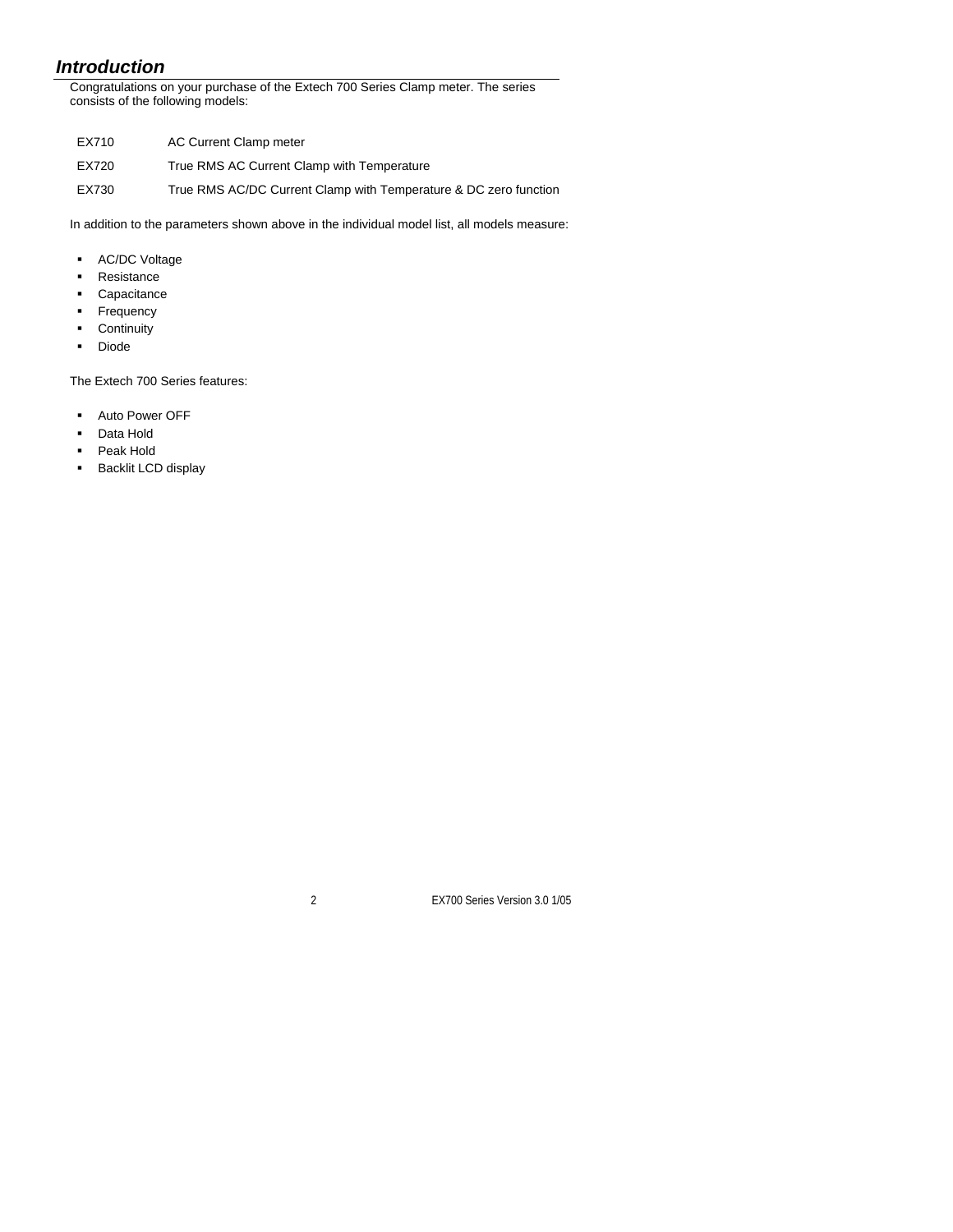# *Safety*

#### **International Safety Symbols**

![](_page_2_Picture_2.jpeg)

This symbol, adjacent to another symbol or terminal, indicates the user must refer to the manual for further information.

This symbol, adjacent to a terminal, indicates that, under normal use, hazardous voltages may be present

Double insulation

#### **SAFETY NOTES**

- Do not exceed the maximum allowable input range of any function.
- Do not apply voltage to meter when resistance function is selected.
- Set the function switch OFF when the meter is not in use.
- Remove the battery if meter is to be stored for longer than 60 days.

#### **WARNINGS**

- Set function switch to the appropriate position before measuring.
- When measuring volts do not switch to current/resistance modes.
- Do not measure current on a circuit whose voltage exceeds 600V.
- When changing ranges always disconnect the test leads from the circuit under test.

#### **UL Note**

*A UL mark does not indicate that this product has been evaluated for accuracy.*

#### **CAUTIONS**

- Improper use of this meter can cause damage, shock, injury or death. Read and understand this user manual before operating the meter.
- Always remove the test leads before replacing the battery or fuses.
- Inspect the condition of the test leads and the meter itself for any damage before operating the meter. Repair or replace any damage before use.
- Use great care when making measurements if the voltages are greater than 25VAC rms or 35VDC. These voltages are considered a shock hazard.
- Always discharge capacitors and remove power from the device under test before performing Diode, Resistance or Continuity tests.
- Voltage checks on electrical outlets can be difficult and misleading because of the uncertainty of connection to the recessed electrical contacts. Other means should be used to ensure that the terminals are not "live".
- If the equipment is used in a manner not specified by the manufacturer, the protection provided by the equipment may be impaired.

| <b>Function</b>                                | <b>Maximum Input</b> |
|------------------------------------------------|----------------------|
| A AC, A DC (A DC on Model EX730 only)          | 800A DC/AC           |
| V DC, V AC                                     | 600V DC/AC           |
| Resistance, Capacitance, Frequency, Diode Test | 250V DC/AC           |
| Temperature (EX720 & EX730 only)               | 60V DC, 24V AC       |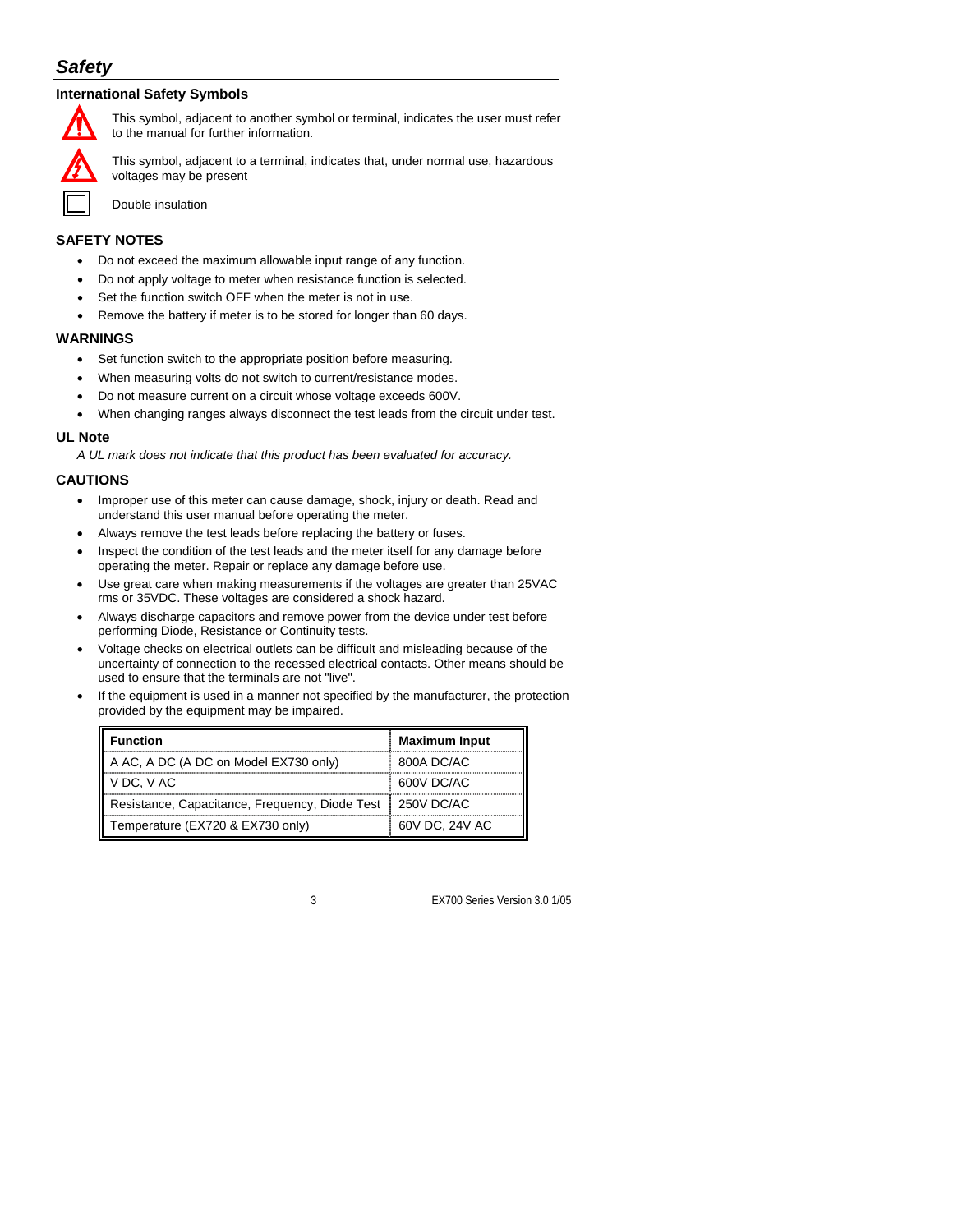# *Description*

### **Meter Description** (EX730 pictured)

- 1. Current clamp
- 2. Clamp opening trigger
- 3. Control buttons:
	- **Data Hold**
	- · Mode
	- **Peak**
	- Backlight  $\overleftrightarrow{q}$
	- DCA Zero (EX730 only)
- 4. Backlit LCD Display
- 5. **COM** negative input jack for black test lead
- 6. Rotary function switch
- 7. **V·**Ω**·CAP·TEMP·Hz·** positive input jack for red lead

### **Display icons Description**

| <b>HOLD</b>                       | $\bigcirc^\bullet$ $\bigcirc^\bullet$<br>Data Hold           |
|-----------------------------------|--------------------------------------------------------------|
| Minus sign                        | Negative reading display                                     |
| 0 to 3999                         | Measurement display digits                                   |
| DC ZERO                           | DCA Zero (Model EX730 only)                                  |
| <b>PEAK</b>                       | Peak capture                                                 |
| <b>AUTO</b>                       | Auto Range mode                                              |
| DC/AC                             | Direct Current / Alternating Current                         |
| <b>BAT</b>                        | Low battery                                                  |
| mV or V                           | Milli-volts or Volts (Voltage)                               |
| Ω                                 | Ohms (Resistance)                                            |
| A                                 | Amperes (Current)                                            |
| F                                 | Farad (Capacitance)                                          |
| Hz                                | Hertz (Frequency)                                            |
| <sup>o</sup> F and <sup>o</sup> C | Fahrenheit and Celsius units (Temperature)                   |
| $n, m, \mu, M, k$                 | Unit of measure prefixes: nano, milli, micro, mega, and kilo |
| $\bullet)))$                      | Continuity test                                              |
|                                   | Diode test                                                   |
|                                   | UAL B<br>REAL                                                |

1

2

6

 $[MDE]$   $[PEJK]$   $[$   $\frac{1}{200}$ EXTECH

7

3 4

![](_page_3_Picture_16.jpeg)

4 EX700 Series Version 3.0 1/05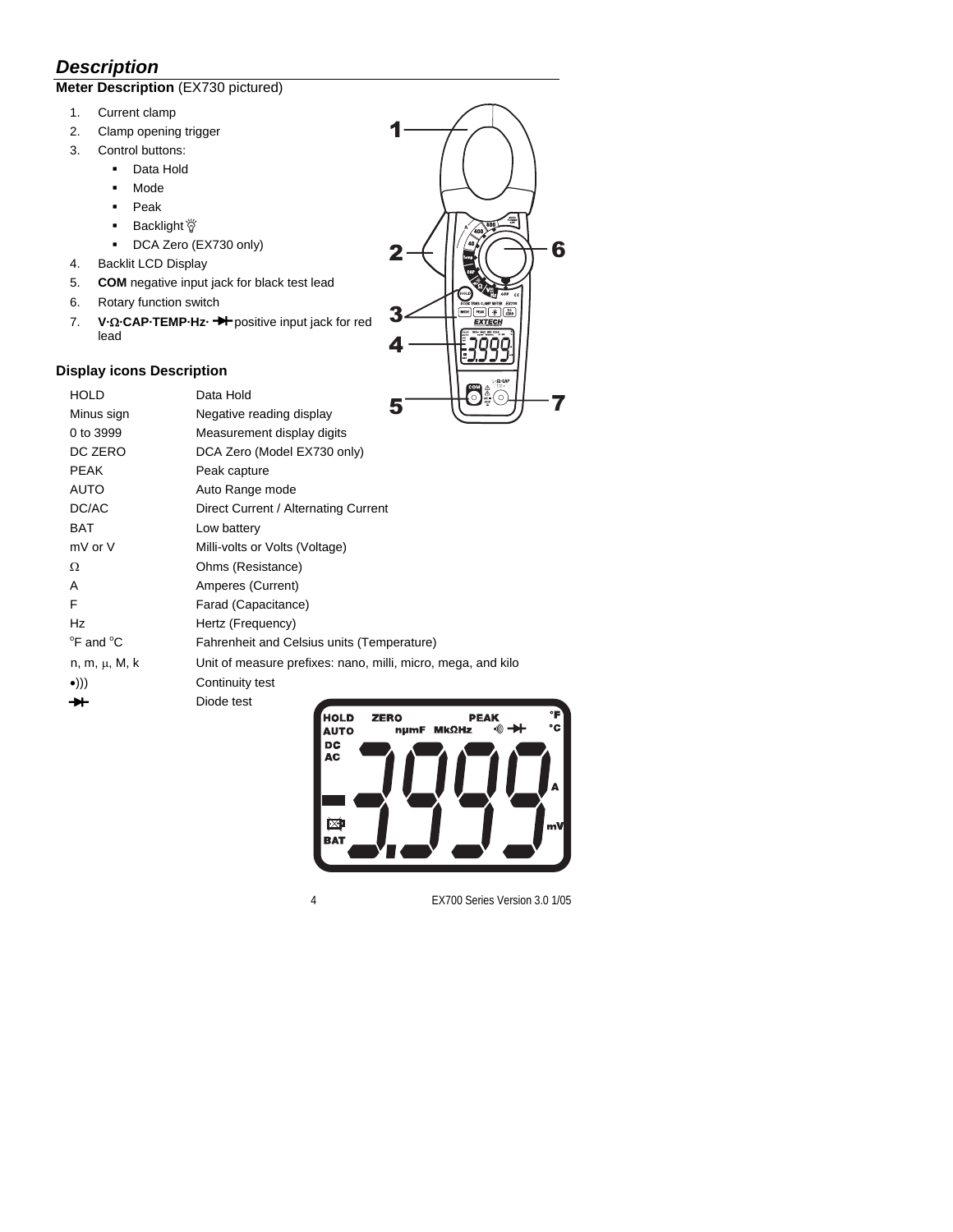# *Specifications*

| <b>Function</b>              | Range &<br><b>Resolution</b>                                     | <b>Accuracy</b><br>(% of reading + digits) |                     |                     |
|------------------------------|------------------------------------------------------------------|--------------------------------------------|---------------------|---------------------|
|                              |                                                                  | <b>EX710</b>                               | <b>EX720</b>        | EX730               |
| <b>AC Current</b>            | 40.00A AC                                                        | $\pm$ (2.8% + 10d)                         | $\pm$ (2.5% + 10d)  | $\pm (5\% + 10d)$   |
| 50/60 Hz                     | 400.0A AC                                                        | $\pm (2.8\% + 8d)$                         | $\pm (2.5\% + 8d)$  | $\pm (5\% + 10d)$   |
| True RMS on<br>EX720 & EX730 | 800A AC                                                          | $\pm (3.0\% + 8d)$                         | $\pm (2.8\% + 5d)$  | $\pm$ (2.8% + 10d)  |
| <b>DC Current</b>            | 40.00A DC                                                        |                                            |                     | $\pm (5\% + 10d)$   |
| EX730 only                   | 400.0A DC                                                        | <b>NA</b>                                  | <b>NA</b>           | $\pm (5\% + 10d)$   |
|                              | 800A DC                                                          |                                            |                     | $\pm$ (2.8% + 10d)  |
|                              | 400.0mV AC                                                       | $\pm$ (1.5% + 10d)                         | $\pm (1.0\% + 10d)$ | $\pm$ (1.0% + 10d)  |
| <b>AC Voltage</b>            | 4.000V AC                                                        |                                            |                     |                     |
| 50/60Hz                      | 40.00V AC                                                        | ± (1.8% + 8d)                              | $\pm (1.5\% + 5d)$  | $\pm (1.5\% + 5d)$  |
| True RMS on<br>EX720 & EX730 | 400.0V AC                                                        |                                            |                     |                     |
|                              | 600V AC                                                          | $\pm (2.5\% + 8d)$                         | $\pm (2.0\% + 5d)$  | $\pm (2.0\% + 5d)$  |
|                              | 400.0mV DC                                                       | $\pm (0.8\% + 2d)$                         | $\pm (0.8\% + 2d)$  | $\pm (0.8\% + 2d)$  |
|                              | 4.000V DC                                                        |                                            |                     | $\pm (1.5\% + 2d)$  |
| <b>DC Voltage</b>            | 40.00V DC                                                        | $\pm (1.5\% + 2d)$                         | $\pm (1.5\% + 2d)$  |                     |
|                              | 400.0V DC                                                        |                                            |                     |                     |
|                              | 600V DC                                                          | $\pm (2.0\% + 2d)$                         | ± (2.0% + 2d)       | $\pm (2.0\% + 2d)$  |
|                              | $400.0\Omega$                                                    | $\pm (1.0\% + 4d)$                         | $\pm (1.0\% + 4d)$  | $\pm (1.0\% + 4d)$  |
|                              | $4.000k\Omega$                                                   | $\pm (1.5\% + 2d)$                         | $\pm (1.5\% + 2d)$  | $\pm (1.5\% + 2d)$  |
| <b>Resistance</b>            | $40.00k\Omega$                                                   |                                            |                     |                     |
|                              | $400.0k\Omega$                                                   |                                            |                     |                     |
|                              | $4.000M\Omega$                                                   | $\pm (2.5\% + 3d)$                         | $\pm (2.5\% + 3d)$  | $\pm (2.5\% + 3d)$  |
|                              | 40.00MΩ                                                          | $\pm (3.5\% + 5d)$                         | $\pm (3.5\% + 5d)$  | $\pm (3.5\% + 5d)$  |
|                              | 4.000nF                                                          | $\pm (5.0\% + 30d)$                        | ± (5.0% + 30d)      | $\pm (5.0\% + 30d)$ |
|                              | 40.00nF                                                          | $\pm (5.0\% + 20d)$                        | $\pm (5.0\% + 20d)$ | $\pm (5.0\% + 20d)$ |
|                              | 400.0nF                                                          |                                            |                     |                     |
| Capacitance                  | 4.000µF                                                          | $\pm (3.0\% + 5d)$                         | $\pm (3.0\% + 5d)$  | $\pm (3.0\% + 5d)$  |
|                              | 40.00µF                                                          |                                            |                     |                     |
|                              | 400.0µF                                                          | $\pm (4.0\% + 10d)$                        | $\pm (4.0\% + 10d)$ | $\pm (4.0\% + 10d)$ |
|                              | 4.000mF                                                          | $\pm (10\% + 10d)$                         | $\pm (10\% + 10d)$  | $\pm (10\% + 10d)$  |
|                              | 40.00mF                                                          | unspecified                                | unspecified         | unspecified         |
|                              | 4.000kHz                                                         | $\pm (1.5\% + 2d)$                         | $\pm (1.5\% + 2d)$  | $\pm (1.5\% + 2d)$  |
| Frequency                    | Sensitivity: 100V (<50Hz); 50V (50 to 400Hz); 5V (401 to 4000Hz) |                                            |                     |                     |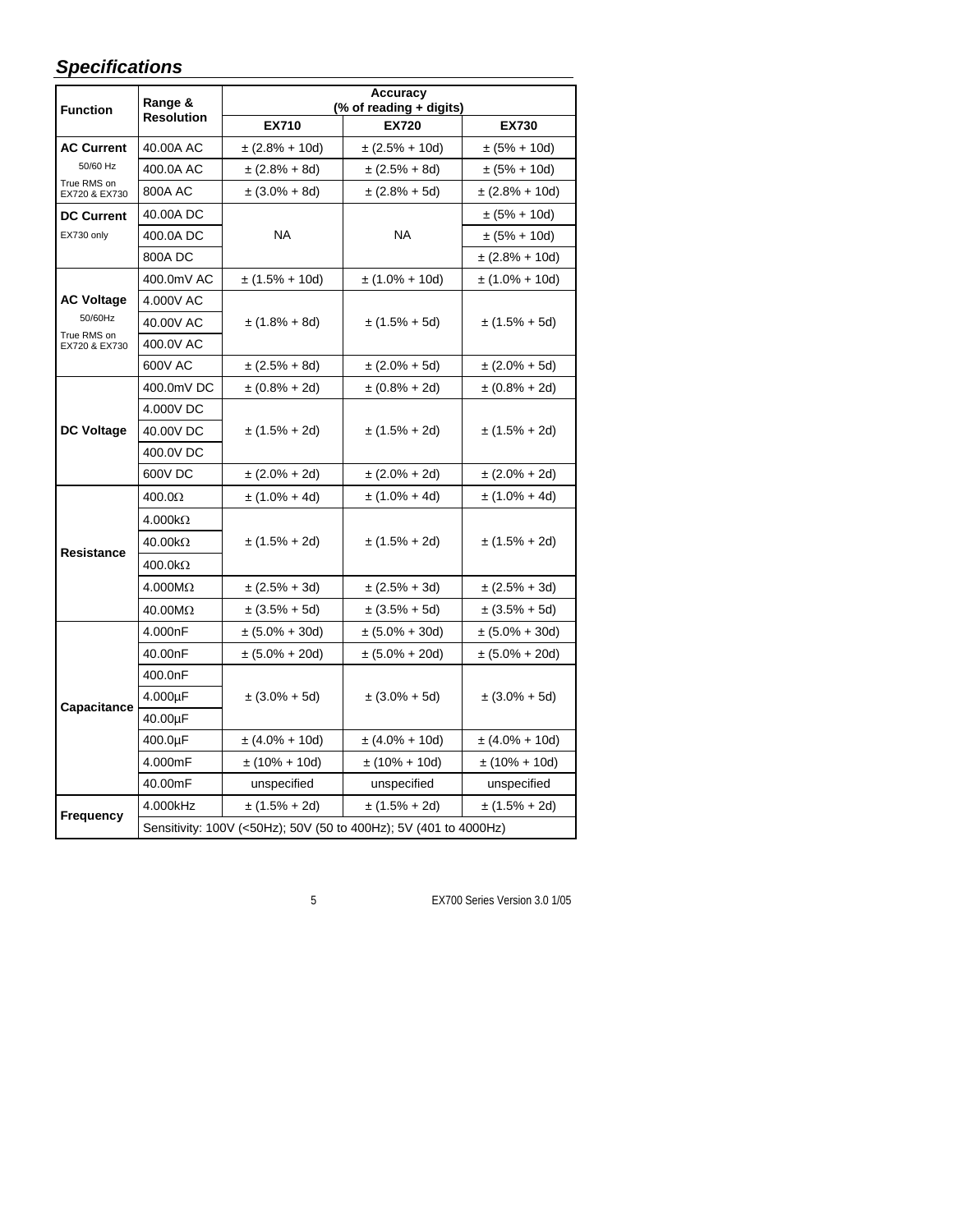| <b>Function</b> | Range and<br><b>Resolution</b> | Accuracy<br>(% of reading + digits) |                     |                     |
|-----------------|--------------------------------|-------------------------------------|---------------------|---------------------|
|                 |                                | <b>EX710</b>                        | <b>EX720</b>        | <b>EX730</b>        |
| Temperature     | -4 to $1400^{\circ}$ F         | NA                                  | $\pm$ (3%rdg + 9°F) | $\pm$ (3%rdg + 9°F) |
|                 | -20 to $760^{\circ}$ C         | NA                                  | $\pm$ (3%rdg + 5°C) | $\pm$ (3%rdg + 5°C) |

#### **General Specifications**

| Clamp jaw opening                               | 1.2" (30mm) approx.                                                                                                                                                                                                                                                      |
|-------------------------------------------------|--------------------------------------------------------------------------------------------------------------------------------------------------------------------------------------------------------------------------------------------------------------------------|
| <b>Display</b>                                  | 3-3/4 digits (4000 counts) backlit LCD                                                                                                                                                                                                                                   |
| <b>Continuity check</b>                         | Threshold 40 $\Omega$ ; Test current < 0.5mA                                                                                                                                                                                                                             |
| Diode test                                      | Test current of 0.3mA typical;                                                                                                                                                                                                                                           |
|                                                 | Open circuit voltage < 3VDC typical                                                                                                                                                                                                                                      |
| <b>Low Battery indication</b>                   | 'BAT' is displayed                                                                                                                                                                                                                                                       |
| Over-range indication                           | 'OL' display                                                                                                                                                                                                                                                             |
| <b>Measurement rate</b>                         | 2 readings per second, nominal                                                                                                                                                                                                                                           |
| <b>PEAK</b>                                     | Captures peaks >1ms                                                                                                                                                                                                                                                      |
| <b>Temperature sensor</b>                       | Type K thermocouple                                                                                                                                                                                                                                                      |
| Input Impedance                                 | $10M\Omega$ (VDC and VAC)                                                                                                                                                                                                                                                |
| <b>AC bandwidth</b>                             | 50 to 400Hz (AAC and VAC)                                                                                                                                                                                                                                                |
| <b>AC response</b>                              | True rms (AAC and VAC) on EX720 & EX730                                                                                                                                                                                                                                  |
| <b>Crest Factor</b>                             | 3.0 in 40A and 400A ranges, 1.4 in 800A range (50/60Hz<br>and 5% to 100% of range)                                                                                                                                                                                       |
| <b>Operating Temperature</b>                    | 41°F to 104°F (5°C to 40°C)                                                                                                                                                                                                                                              |
| <b>Storage Temperature</b>                      | $-4^{\circ}$ F to 140 $^{\circ}$ F (-20 $^{\circ}$ C to 60 $^{\circ}$ C)                                                                                                                                                                                                 |
| <b>Operating Humidity</b>                       | Max 80% up to 87°F (31°C) decreasing linearly to 50% at<br>$104^{\circ}F(40^{\circ}C)$                                                                                                                                                                                   |
| <b>Storage Humidity</b>                         | $< 80\%$                                                                                                                                                                                                                                                                 |
| <b>Operating Altitude</b>                       | 7000ft. (2000meters) maximum.                                                                                                                                                                                                                                            |
| <b>Battery</b>                                  | One (1) 9V Battery                                                                                                                                                                                                                                                       |
| <b>Auto power OFF</b>                           | After approx. 25 minutes                                                                                                                                                                                                                                                 |
| <b>Dimensions &amp; Weight</b><br><b>Safety</b> | $9.0 \times 3.1 \times 2.0$ " (229 x 80 x 49mm); 10.7 oz. (303g)<br>For indoor use and in accordance with the requirements for<br>double insulation to IEC1010-1 (2001): EN61010-1 (2001)<br>Overvoltage Category III 600V and Category II 1000V,<br>Pollution Degree 2. |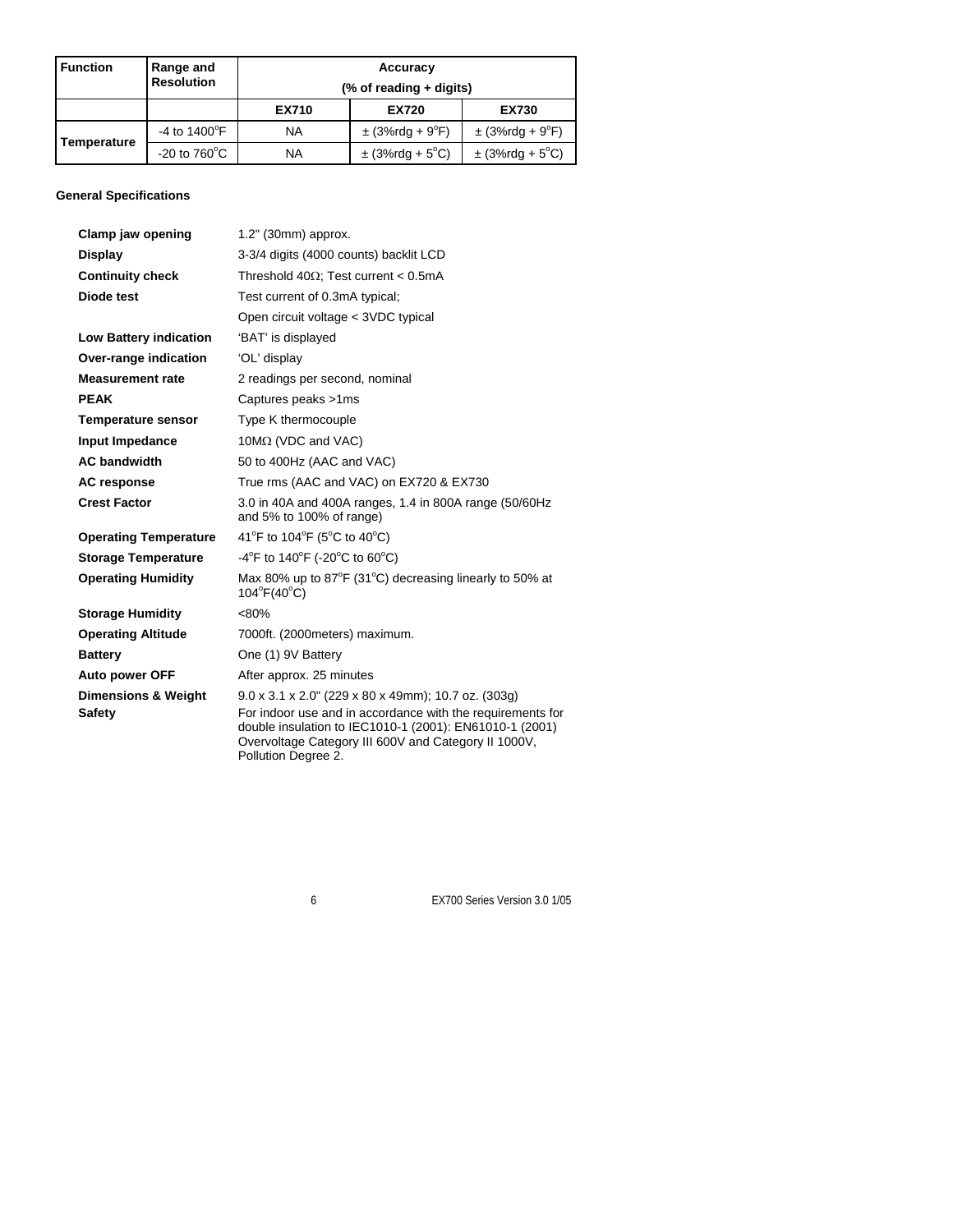# *Operation*

**NOTES**: Read and understand all **Warning** and **Caution** statements in this operation manual prior to using this meter. Set the function select switch to the OFF position when the meter is not in use.

### **AC/DC Current Measurements** (DC Current on Model EX730 only)

**WARNING:** Ensure that the test leads are disconnected from the meter before making current clamp measurements.

- 1. Set the Function switch to the **800A, 400A, or 40A** range. If the approx. range of the measurement is not known, select the highest range then move to the lower ranges if necessary.
- 2. Use the **MODE** button to select AC or DC (EX730 only).
- 3. Press the **DC ZERO** button to zero the meter display (EX730, DC only).
- 4. Press the trigger to open jaw. Fully enclose only one conductor. For optimum results, center the conductor in the jaw.
- 5. The clamp meter LCD will display the reading.

![](_page_6_Picture_9.jpeg)

#### **AC/DC Voltage Measurements**

- 1. Insert the black test lead into the negative **COM** terminal and the red test lead into the positive **V·**Ω**·CAP·TEMP·Hz·** terminal.
- 2. Set the function switch to the **V Hz** position.
- 3. Use the **MODE** button to select AC or DC Voltage.
- 4. Connect the test leads in parallel to the circuit under test.
- 5. Read the voltage measurement on the LCD display.

![](_page_6_Picture_16.jpeg)

7 EX700 Series Version 3.0 1/05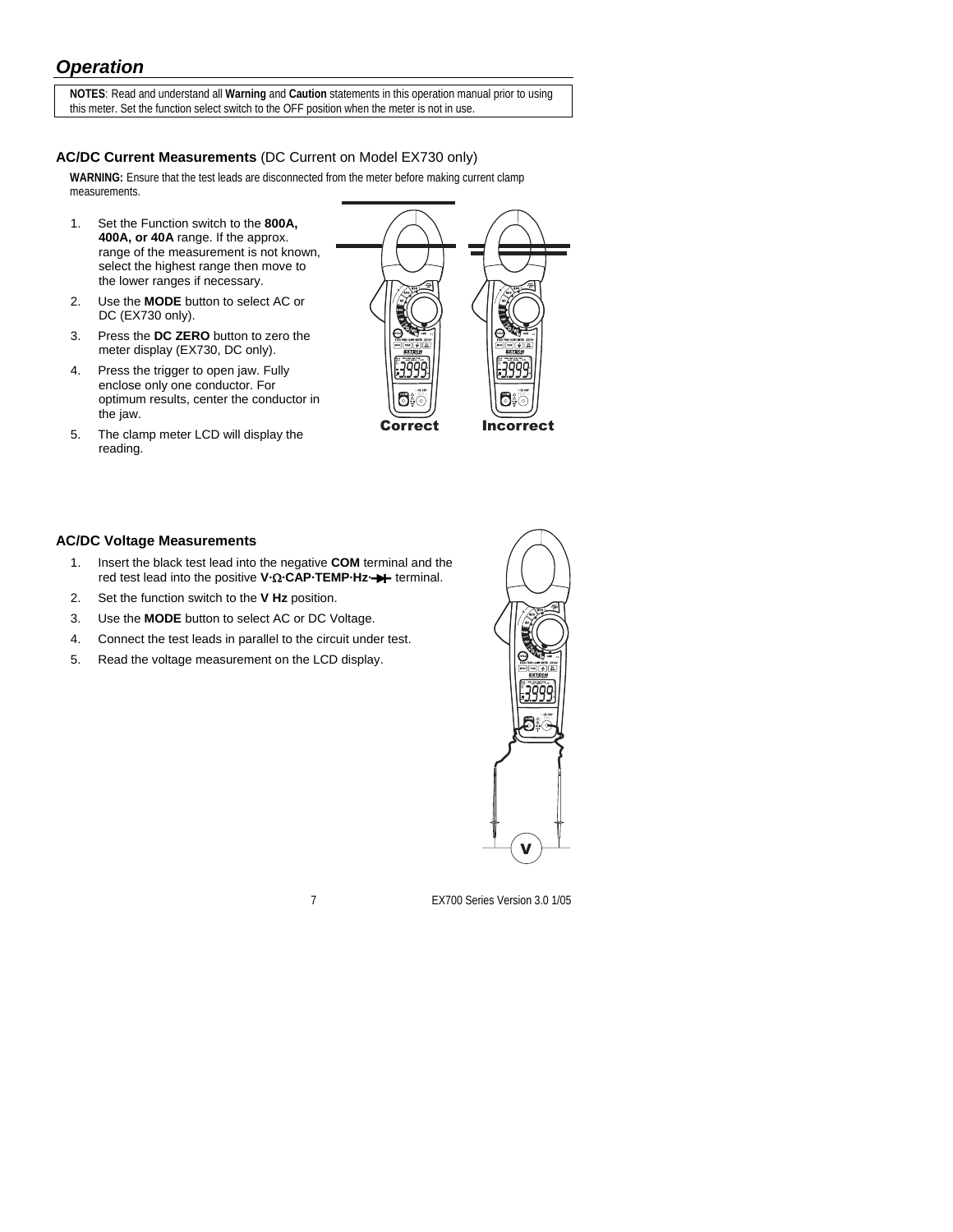#### **Resistance Measurements**

- 1. Insert the black test lead into the negative **COM** terminal and the red test lead into the **V⋅Ω⋅CAP⋅TEMP⋅Hz⋅ →** positive terminal.
- 2. Set the function switch to the  $\Omega$  position.
- 3. Touch the test probe tips across the circuit or component under test.
- 4. Read the resistance on the LCD display.

#### **Capacitance Measurements**

**WARNING:** To avoid electric shock, discharge the capacitor under test before measuring.

- 1. Set the function switch to the **CAP** position.
- 2. Insert the black test lead banana plug into the negative **COM** jack and the red test lead banana plug into the **V·**Ω**·CAP·TEMP·Hz·** positive jack.
- 3. Touch the test probe tips across the part under test. If "**dISC**" appears in the display, remove and discharge the component.
- 4. Read the capacitance value in the display.
- 5. The display will indicate the proper decimal point and value.
- Note: For very large values of capacitance measurement it can take several minutes before the final reading stabilizes.

#### **Frequency Measurements**

- 1. Insert the black test lead banana plug into the negative **COM** jack and the red test lead banana plug into the **V·**Ω**·CAP·TEMP·Hz·** positive jack.
- 2. Set the function switch to the **V Hz** Position.
- 3. Press and hold the **MODE** button to select the Frequency (Hz) function. "**k Hz**" will appear in the display.
- 4. Touch the test probe tips across the part under test.
- 5. Read the Frequency value on the display.
- 6. The display will indicate the proper decimal point and value.
- 7. Press and hold the **MODE** button again to return to the voltage mode.

![](_page_7_Picture_21.jpeg)

8 EX700 Series Version 3.0 1/05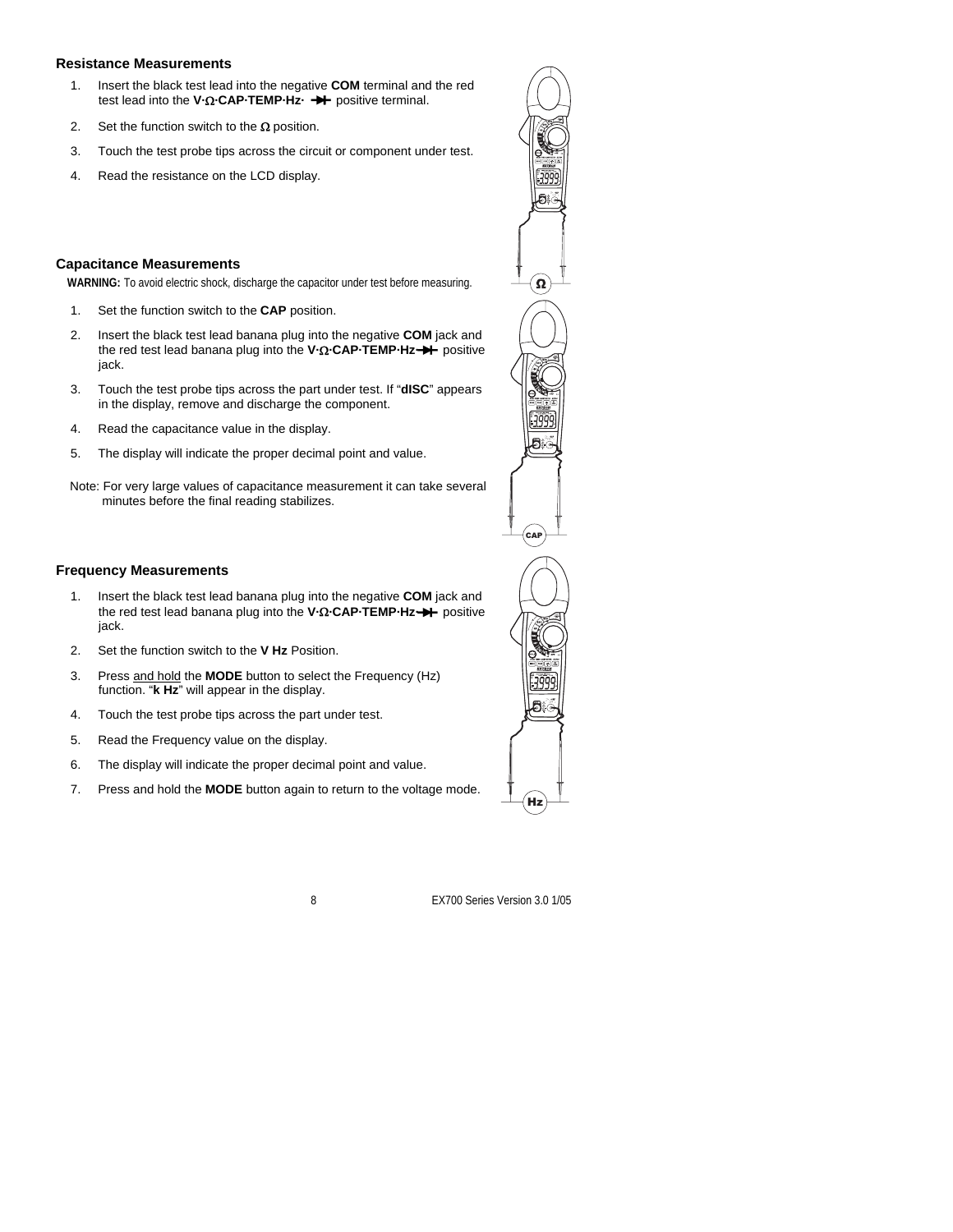#### **Temperature Measurements** (Models EX720 and EX730 only)

- 1. Set the function switch to the **TEMP** position.
- 2. Insert the Temperature Probe into the negative **COM** and the **V·Ω·CAP·TEMP·Hz·**  $\rightarrow$  positive jacks, observing polarity.
- 3. Touch the Temperature Probe head to the device under test. Continue to touch the part under test with the probe until the reading stabilizes.
- 4. Read the temperature on the display. The digital reading will indicate the proper decimal point and value.
- 5. Use the **MODE** button to select <sup>o</sup>F or <sup>o</sup>C.

**WARNING:** To avoid electric shock, be sure the thermocouple probe has been removed before changing to another measurement function.

#### **Continuity Measurements**

- 1. Insert the black test lead into the negative **COM** terminal and the red test lead into the **V·**Ω**·CAP·TEMP·Hz·** positive terminal.
- 2. Set the function switch to the •**)))** position.
- 3. Use the **MODE** button to select continuity "•**)))"**. The display icons will change when the **MODE** button is pressed.
- 4. Touch the test probe tips across the circuit or component under test.
- 5. If the resistance is  $<$  40 $Ω$ , a tone will sound.

#### **Diode Test**

- 1. Insert the black test lead banana plug into the negative **COM** jack and the red test lead banana plug into the **V·**Ω**·CAP·TEMP·Hz·** positive jack
- 2. Turn the function switch to **->+** position. Use the **MODE** button to select the diode function if necessary (diode symbol will appear on the LCD when in Diode test mode)
- 3. Touch the test probe tips to the diode or semiconductor junction under test. Note the meter reading
- 4. Reverse the test lead polarity by reversing the red and black leads. Note this reading
- 5. The diode or junction can be evaluated as follows:
	- If one reading displays a value (typically 0.400V to 0.900V) and the other reading displays **OL**, the diode is good.
	- **If both readings display OL** the device is open.
	- If both readings are very small or '0', the device is shorted.

![](_page_8_Picture_22.jpeg)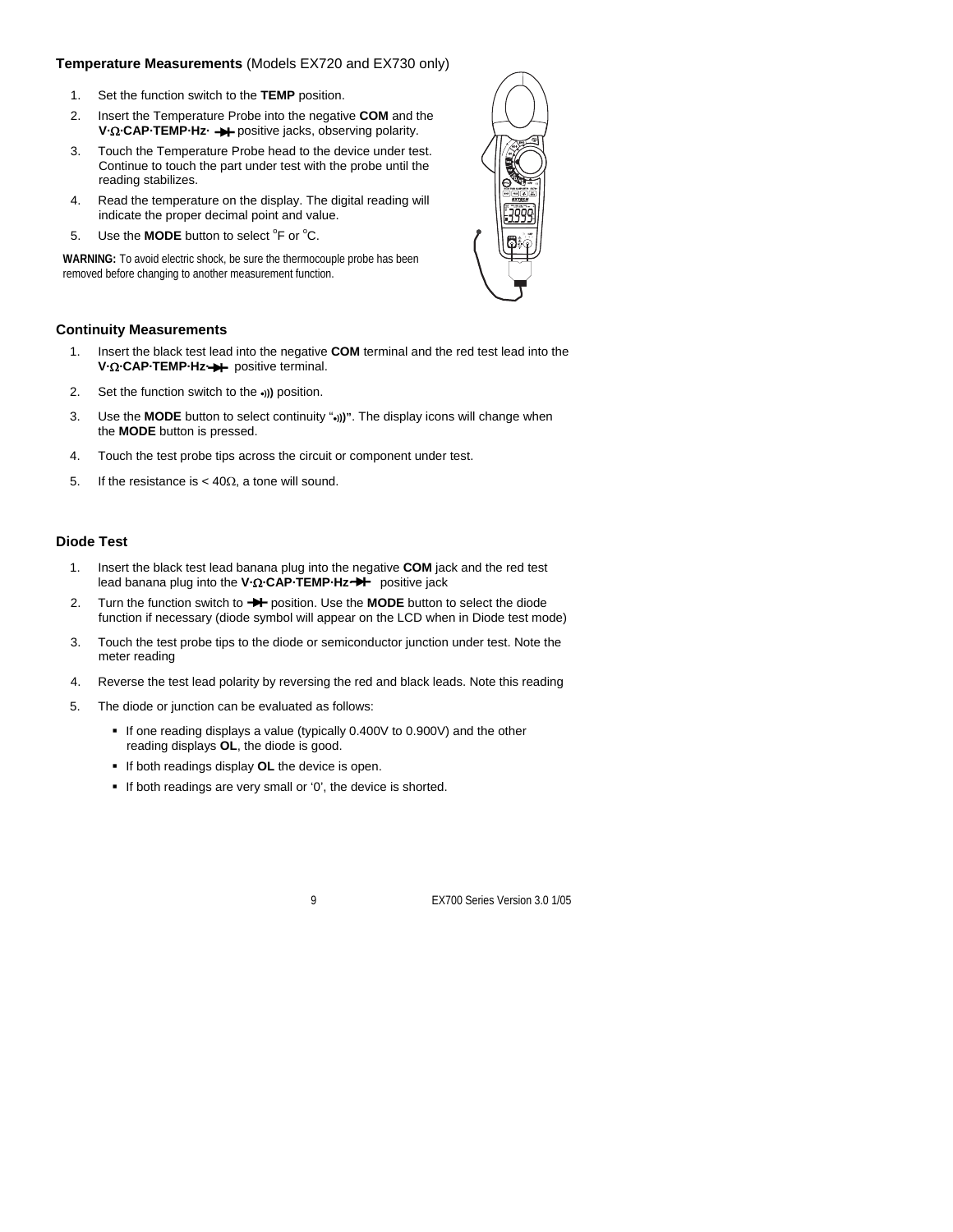#### **Data Hold**

To freeze the LCD reading, press the **HOLD** button. While data hold is active, the **HOLD** icon appears on the LCD. Press the **HOLD** button again to return to normal operation.

#### **DC ZERO (Relative) (EX730 only)**

The **DC ZERO** is a relative feature and can be used in any function.

- 1. Press the **DC ZERO** button to zero the display. "**ZERO**" will appear in the display. The displayed reading is now the actual value less the stored "zero" value.
- 2. Press the **DC ZERO** button to view the stored value. "**ZERO**" will flash in the display.
- 3. To exit this mode, press and Hold the **ZERO** button until "**ZERO**" is no longer in the display.

#### **Peak Hold**

The Peak Hold function captures the peak AC or DC voltage or current. The meter can capture negative or positive peaks as fast as 1 millisecond in duration.

- 1. Turn the function switch to the A or V position.
- 2. Use the **MODE** button to select AC or DC (ADC EX730 only).
- 3. Allow time for the display to stabilize.
- 4. Press and Hold the **PEAK** button until "**CAL**" appears in the display. This procedure will zero the range selected.
- 5. Press the **PEAK** button, **Pmax** will display.
- 6. The display will update each time a higher positive peak occurs.
- 7. Press the **PEAK** button again, **Pmin** will display. The display will now update and indicate the lowest negative peak.
- 8. To return to normal operation, press and hold the **PEAK** button until the **Pmin** or **Pmax** indicator switches off.

**Note**: If the Function switch position is changed after a calibration the Peak Hold calibration must be repeated for the new function selected.

### **LCD Backlight Button Ö**

The LCD is equipped with backlighting for easier viewing, especially in dimly lit areas. Press the backlight button to turn the backlight on. Press again to turn the backlight off. Note that the meter does have an auto power off feature as described below.

#### **Automatic Power OFF**

In order to conserve battery life, the meter will automatically turn off after approximately 25 minutes. To turn the meter on again, turn the function switch to the OFF position and then to the desired function position.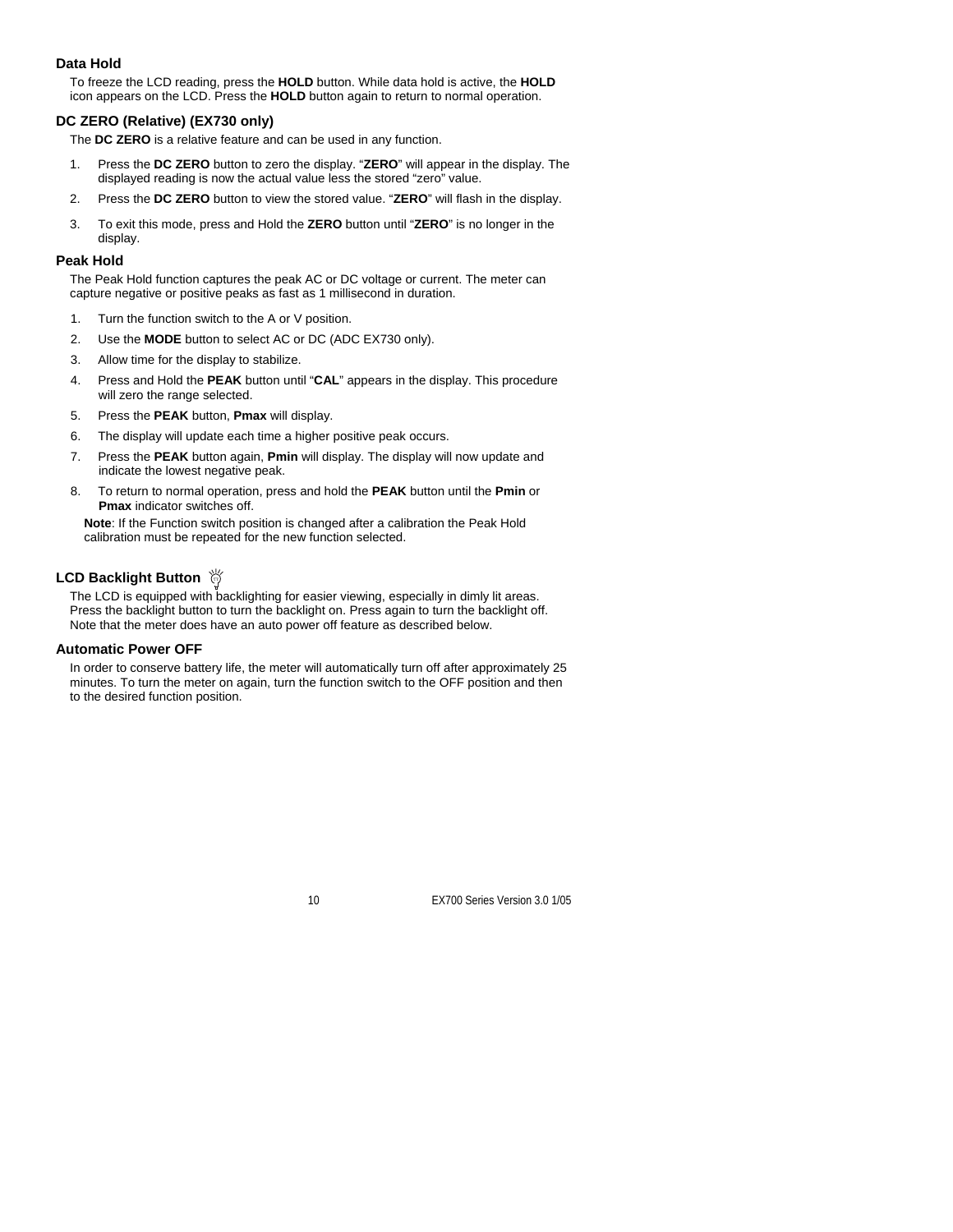**WARNING:** To avoid electrical shock, disconnect the meter from any circuit, remove the test leads from the input terminals, and turn OFF the meter before opening the case. Do not operate the meter with an open case.

#### **Cleaning and Storage**

Periodically wipe the case with a damp cloth and mild detergent; do not use abrasives or solvents. If the meter is not to be used for 60 days or more, remove the battery and store it separately.

#### **Battery Replacement**

- 1. Remove the Phillips head screw that secures the rear battery door
- 2. Open the battery compartment
- 3. Replace the 9V battery
- 4. Secure the battery compartment

#### **Temperature Probe Replacement**

The replacement bead wire probe (with banana plug connectors) is Part Number TP873.

Note: To use a Type K thermocouple probe that is terminated by a subminiature (flat blade) connector, a subminiature-to-banana plug adaptor (Part Number TP879) is required.